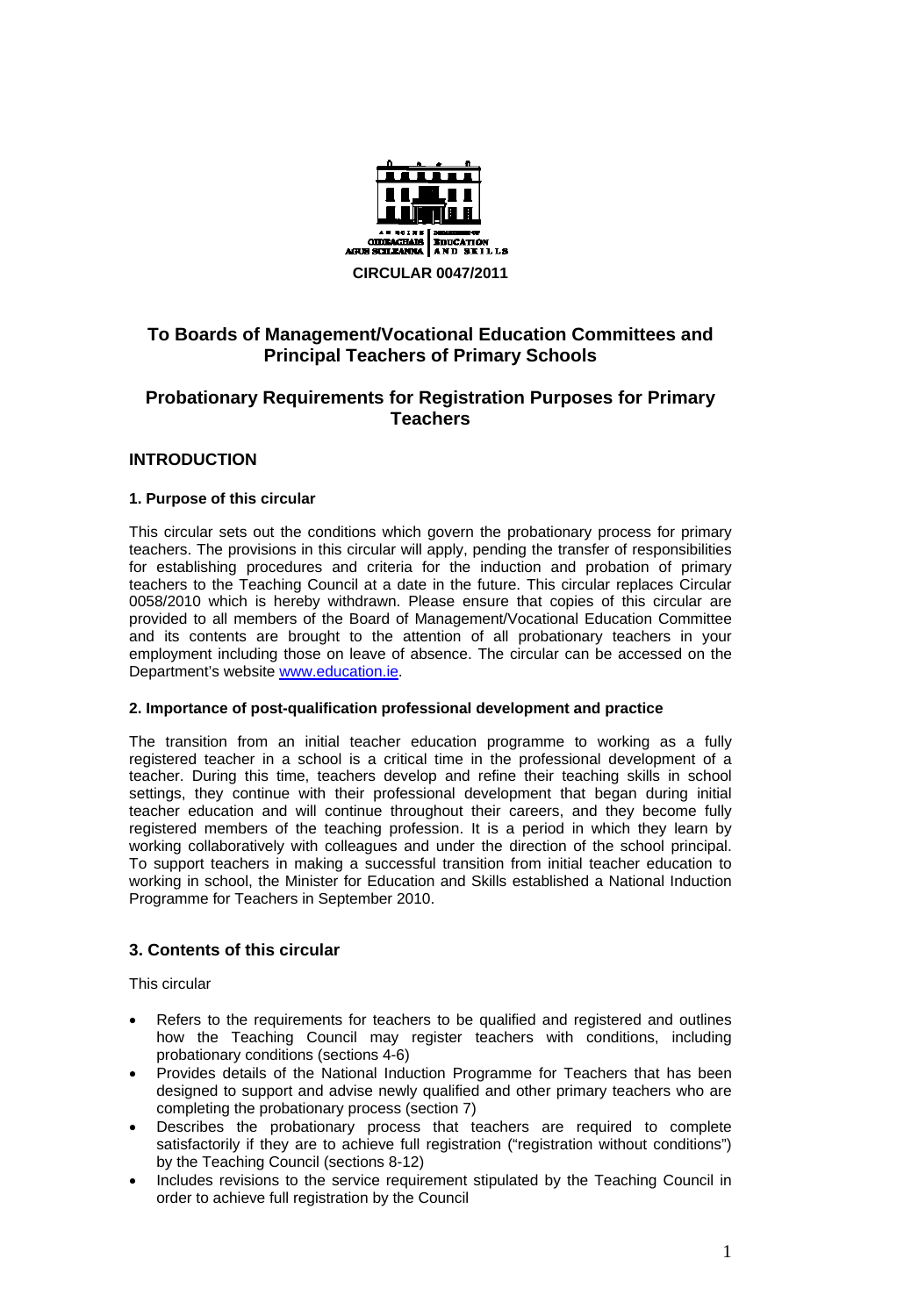- Describes the procedures for the evaluation of probationary teachers' professional competence which will be operated by the Inspectorate of the Department to inform the decisions of the Teaching Council regarding the registration of primary teachers (sections 11-12)
- Sets out the arrangements for a supplementary inspection which apply when a teacher who is probated in a restricted setting moves to a mainstream setting (section 13)
- Sets out the arrangements for teachers who have yet to meet the Irish language requirement (section 14)
- Draws the attention of teachers and prospective student teachers to changes regarding the recognition by the Teaching Council of teacher qualifications obtained in another EU/EEA country where the course leading to the qualification is commenced from 1 January 2011 (section 15)

## **PART A: REGISTRATION OF TEACHERS BY THE TEACHING COUNCIL**

### **4. Teaching Council Regulations for the registration of teachers**

- 4.1. The Teaching Council is the body with statutory responsibility for the registration of teachers in Ireland. Teachers are registered by the Council in accordance with the Teaching Council [Registration] Regulations 2009. A copy of these regulations and full details about how newly qualified and other teachers may apply to the Council for registration may be found on the website of the Teaching Council, www.teachingcouncil.ie.
- 4.2. In general, a teacher registered under Regulation 2 (Primary) of the Teaching Council [Registration] Regulations 2009 is eligible for appointment as a teacher in all mainstream and all special education settings in recognised primary schools and special schools. A teacher registered under Regulation 3 (Montessori and Other Categories) of the Teaching Council [Registration] Regulations 2009 may be eligible for appointment as a teacher in restricted settings only, i.e. in certain categories of special schools and in special classes in mainstream schools where Irish is not a curricular requirement, and as a Resource Teacher for pupils with low-incidence disabilities (as outlined in Circular Sp Ed 02/05 and Circular Sp Ed 36/2006). The eligibility of a teacher for appointment to various posts in recognised schools may be altered from time to time by the Minister for Education and Skills.
- 4.3. Circular 0031/2011 of the Department of Education and Skills outlines the responsibilities of schools, as employers, in relation to teacher recruitment, registration and qualifications and the remuneration arrangements which apply.

### **5. Registration with conditions**

- 5.1. Newly qualified primary teachers who have completed their initial teacher education in the State are registered by the Teaching Council on completion of the registration process. They are registered with the condition of satisfactorily completing probationary requirements. Full registration is confirmed when they have successfully completed a probationary process.
- 5.2. Most qualified primary teachers who have completed their initial teacher education outside the State are also registered with conditions by the Teaching Council on completion of the qualifications assessment process. These conditions may relate to addressing qualification shortfalls, completing Irish language requirements and completing satisfactorily a probationary process.
- 5.3. Full details of registration with conditions may be obtained on the website of the Teaching Council.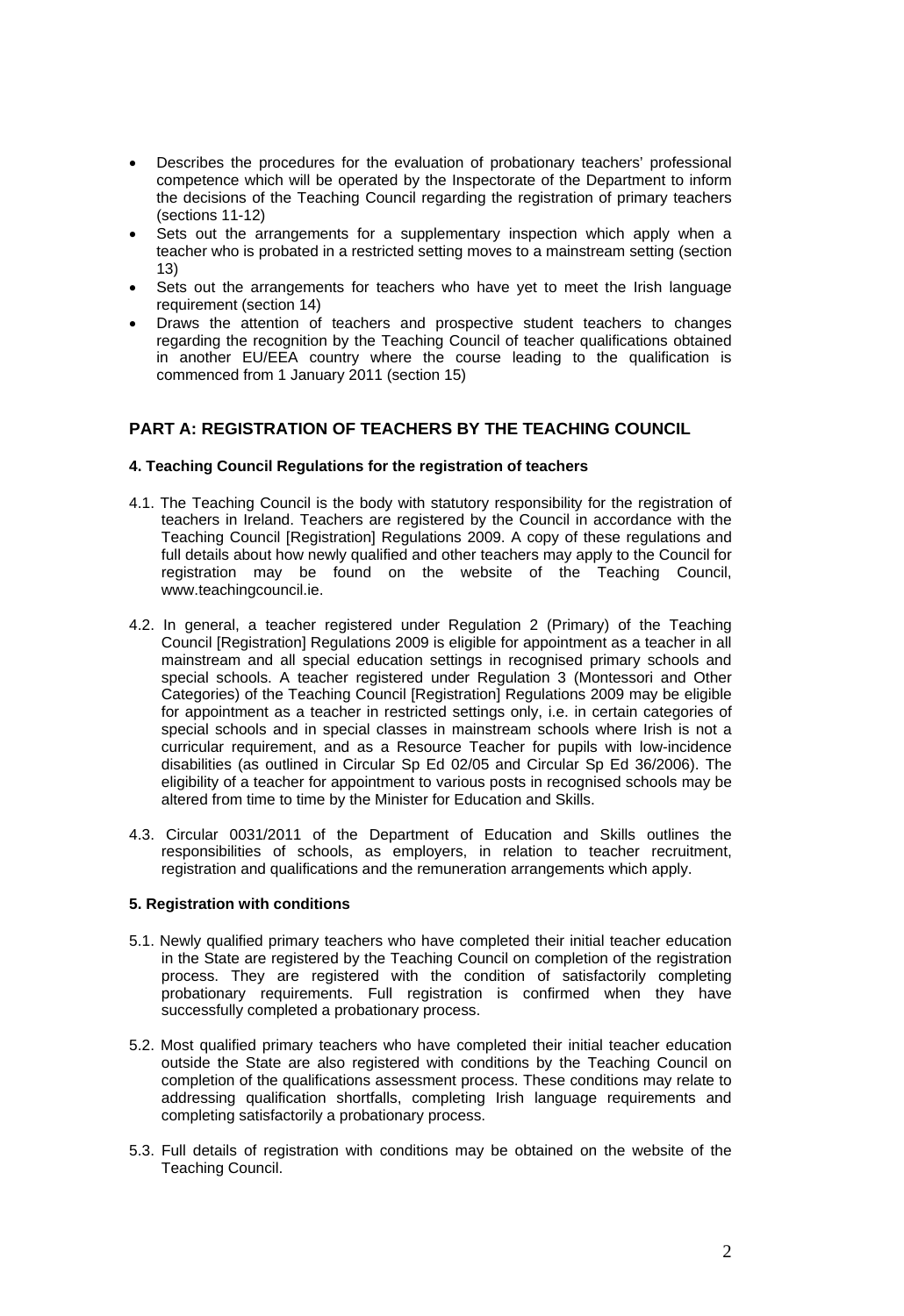## **6. Time limits on registration with conditions**

- 6.1. In accordance with the provisions of the Teaching Council Act 2001, the Teaching Council stipulates the period during which the conditions attaching to registration with conditions must be satisfied. Failure to complete satisfactorily and within the stipulated time limit the conditions attached to registration by the Council may result in the registration of the teacher lapsing and this may have implications for his/her eligibility for employment in a school.
- 6.2. The time limits set by the Council during which a teacher must satisfy the conditions attaching to his/her registration vary depending on the conditions to be satisfied:
	- Registration with the sole condition of probation is valid for a period of three years from the date of first registration
	- Registration with conditions other than probationary conditions (for example, conditions relating to addressing qualification shortfalls) is valid for a period of three years from the date of first registration
	- Where teachers are registered with both probationary and other conditions (for example, conditions relating to addressing qualification shortfalls and probationary requirements) two consecutive three-year periods are allowed
	- All non-probationary conditions must be met before the probationary period commences. This includes the three-week period in the Gaeltacht.
	- The three-year period allowed for addressing probationary conditions will begin on the day following the date on which non-probationary conditions have been met.
- 6.3. Registered teachers who were employed in posts recognised for probationary purposes and who were registered prior to 1 September 2010 and whose period of probation had not expired by that date will have until 31 August 2015 to satisfy the probationary requirement.

# **PART B: NATIONAL INDUCTION PROGRAMME FOR TEACHERS**

## **7. Induction support**

- 7.1. The Minister for Education and Skills recognises the importance of the transition from an initial teacher education programme to working as a teacher in a school and so supports the provision, via the education centre network, of a National Induction Programme for Teachers. The induction support programme is available to all qualified teachers who have been granted conditional registration by the Teaching Council.
- 7.2. Building on the knowledge, skills and competences developed during the initial teacher education stage, the National Induction Programme for Teachers provides professional support and advice to newly qualified teachers. This covers areas such as classroom management and organisation, working as a professional, planning and preparation of work, assessment, differentiation, teaching literacy and numeracy, practical strategies for teaching Irish, behaviour management, inclusive practice, child protection and working with parents. The programme is delivered in a variety of modes (including workshops, seminars, online support and professional support groups). The induction programme complements the support, advice, and opportunities for teacher observation and feedback that principal teachers and other teachers provide to newly qualified teachers in their schools. Recognising the importance of the continuum of teacher education, the National Induction Programme for Teachers ensures close linkage with teacher educators in colleges of education and universities.
- 7.3. Newly qualified teachers who are taking up positions in recognised primary schools are strongly urged to enrol and participate fully in the National Induction Programme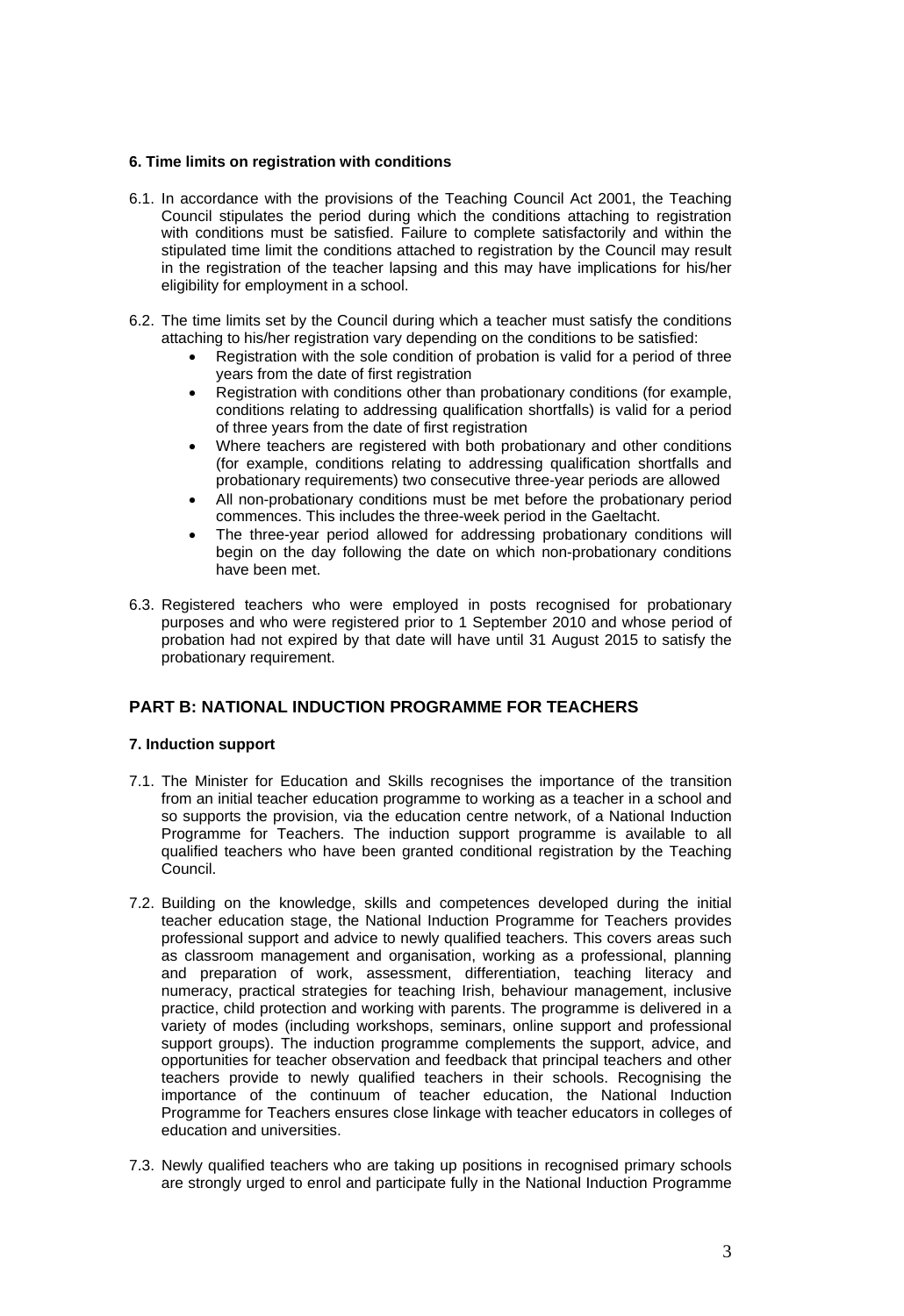for Teachers in an education centre. Principals are asked to encourage newly qualified teachers to participate in the induction programme and to cooperate with the provision of the programme. Further details of the programme are available on the website of the National Induction Programme for Teachers, www.teacherinduction.ie.

## **PART C: THE PROBATIONARY PROCESS FOR PRIMARY TEACHERS**

### **8. The probationary process for teachers with conditional registration**

- 8.1. The probationary process which must be completed satisfactorily by teachers if they are to fulfil the conditions of their registration with the Teaching Council incorporates two elements. In order to complete the process satisfactorily, the teacher
	- Must complete a period of satisfactory service in a school (the "service" requirement)

**and** 

• Demonstrate his/her professional competence in a school setting (the "professional competence" requirement).

#### **9. Commencing the probationary process**

- 9.1. A teacher who is conditionally registered with the Teaching Council and whose only remaining condition relates to probation is immediately eligible to commence discharging the probationary requirement in a teaching post which is recognised for probationary purposes in a primary school. All other registration conditions must be met in full and certified by the Teaching Council prior to applying to undergo the process of probation.
- 9.2. A teacher who is registered or has applied for registration with the Teaching Council and who needs to have his/her professional competence evaluated to satisfy the Council's probationary requirements, must make an application for inspection to Limerick Education Centre (which administers details of probationary teachers on behalf of the Inspectorate of the Department of Education and Skills) using form OP1 available at www.lec.ie. Applications will only be accepted from teachers who are registered with the Teaching Council and whose only outstanding condition is probation. Applications may only be made electronically and must be made as soon as the teacher commences service in a post which will last for a period of at least 50 consecutive school days and which is recognised for probationary purposes. Every effort is made to ensure that all eligible teachers who make an application for inspection will be inspected in that school year.

### **10. Service requirements for probation**

10.1. In light of the numbers of newly qualified teachers likely to be entering the teaching profession in the 2011-12 school year and the expected availability of teaching positions, the Teaching Council has determined that the minimum service requirement for registration probation purposes will be decreased for the school year 2011-12 only. Under the new requirement, a probationary teacher must complete a minimum of 100 school days from the date on which he/she was first appointed to a post recognised for probationary purposes in a primary school. This service must take place after a teaching qualification has been successfully completed and comprise either two periods of at least 50 consecutive school days or one period of 100 school days during which the professional competence of the teacher will be evaluated by the Inspectorate. This service must be completed within a maximum of three years from the date of first registration or, if applicable, from the date on which other conditions are met. (See section 6 above.)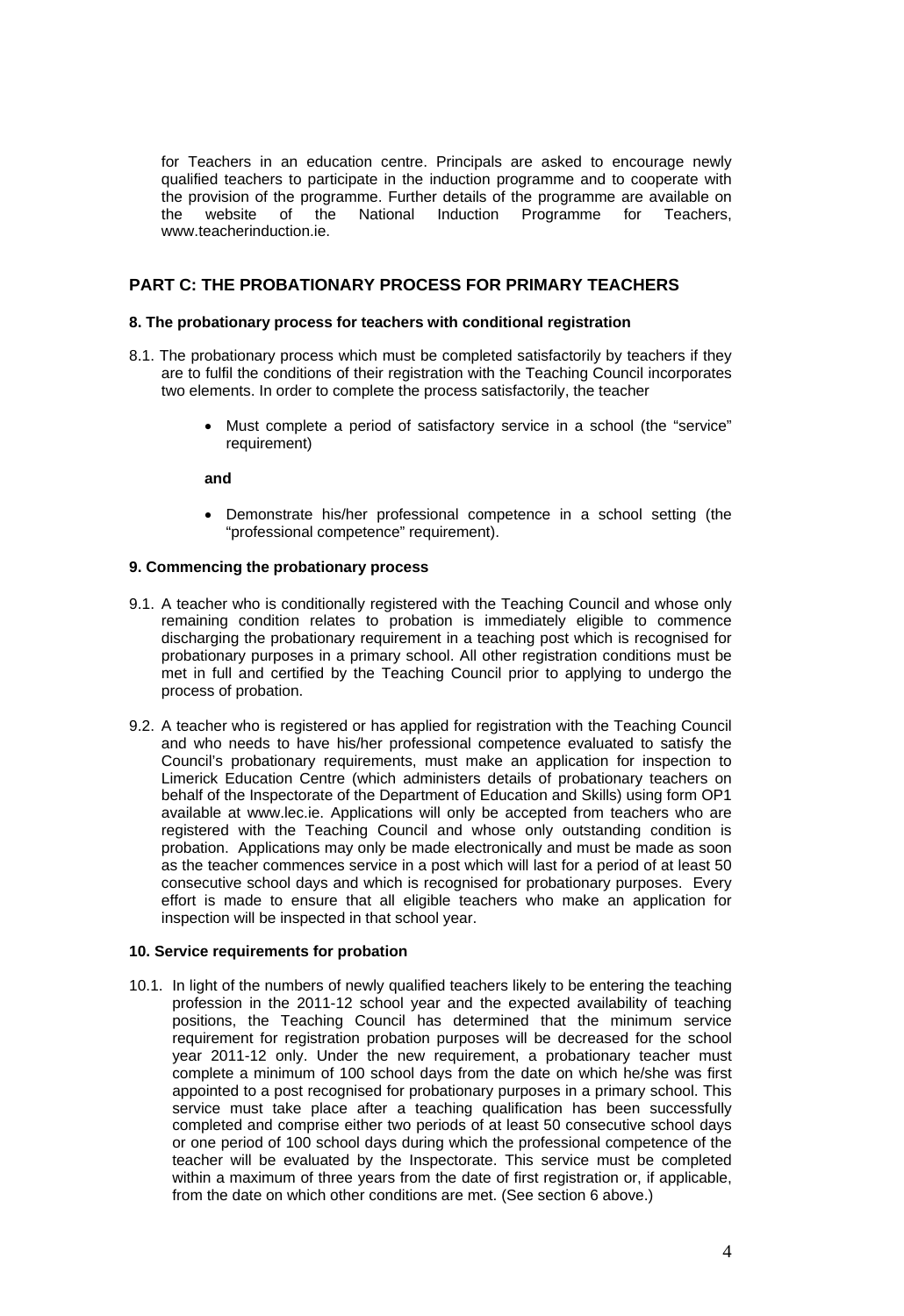- 10.2. The revised service requirements (100 days) will also apply to all non-probated teachers who have commenced teaching prior to 2011-12 school year.
- 10.3. As a general rule, service in a permanent, temporary or substitute teaching post in a primary school may be reckoned for probationary purposes, subject to the conditions in the paragraphs below. This service may be in a mainstream, special class or special school setting or in a post as a full-time resource teacher (low incidence disabilities).
- 10.4. It is the responsibility of the probationary teacher to obtain written evidence of his/her service from the management of the employing school or schools and to submit this record to the Teaching Council so as to satisfy the Council regarding the completion of the service requirement. (See Form C on www.teachingcouncil.ie.)
- 10.5. In the case of teachers who were employed in recognised schools prior to 1 September 2010 and who may require evidence of their service to submit to the Teaching Council so as to satisfy the Council regarding the completion of the service requirement, the Department will provide these teachers with a record of their service to 31 August 2010 and this can be submitted with Form C to the Teaching Council

#### **11. Professional competence requirements: Inspection visits and reports**

#### **Evaluation of professional competence**

- 11.1. Pending the operation of probationary and induction processes directly under the auspices of the Teaching Council as outlined in section 1 above, the Inspectorate of the Department of Education and Skills will continue to evaluate the professional competence of teachers for the purposes of informing the Teaching Council's decisions regarding the conditional or full registration of primary teachers.
- 11.2. The teacher should attend and participate in the National Induction Programme for Teachers (described in section 7 above). Teachers on probation will also receive the assistance and advice that principal teachers and other teachers offer to newly recruited teachers.
- 11.3. The Inspectorate will inspect the work of the teacher during two unannounced inspection visits. Inspection visits may occur at any time during the school year and will generally last about half a school day. During the inspection visits, the inspector will evaluate the teacher's effectiveness in a classroom environment and in teaching curriculum areas and subjects as outlined in the Primary School Curriculum. The inspector will also provide advice and oral feedback to the teacher during each visit. It is desirable for the principal (or another fully registered teacher nominated by the principal) to be present when the oral feedback is provided to the newly qualified teacher. The criteria used in the evaluation of the teacher's work are listed in Appendix A.
- 11.4. Following the two inspection visits, the Inspectorate will determine the rating to be applied to the teacher's work as follows:

(a) **"Has demonstrated satisfactory professional competence in a mainstream**  setting" This rating indicates that the teacher has demonstrated satisfactory teaching skills in a mainstream class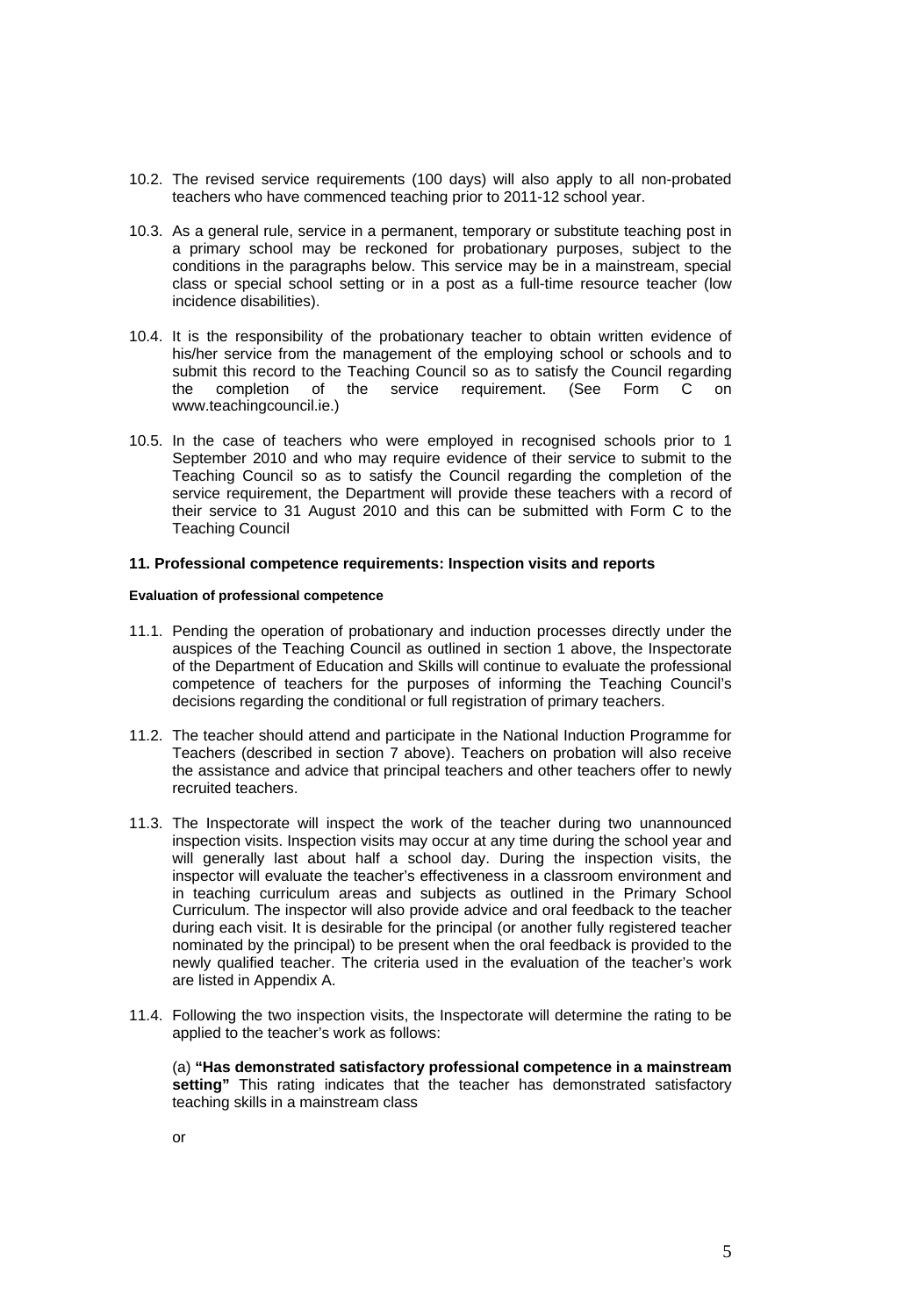(b) **"Has demonstrated satisfactory professional competence in a restricted setting"** This rating indicates that the teacher has demonstrated satisfactory teaching skills in a restricted setting (see 4.2 above)

or

(c) **"Requires a further period to develop and demonstrate professional competence"** Normally this rating may be used only once, following the two inspection visits (normally in the first year of service), where the inspector may recommend that the teacher needs more time to develop and demonstrate his/her teaching skills. This may arise because the inspector judges that there are significant weaknesses in the teacher's work and that he/she requires additional time to develop appropriate skills

or

(d) **"Has not demonstrated satisfactory professional competence"** This rating indicates that the inspector judges that the teacher has not demonstrated satisfactory teaching skills in the setting in which his/her work has been evaluated.

### **Reports arising from the evaluation of professional competence**

- 11.5. The Inspectorate will provide the teacher with written confirmation (via e-mail) that he/she has demonstrated satisfactory professional competence in either a mainstream or a restricted setting.
- 11.6. It is the responsibility of the probationary teacher to submit this written confirmation to the Teaching Council so as to satisfy the Council regarding the completion of the professional competence requirement. (See Form C on www.teachingcouncil.ie.) The Inspectorate will inform the Teaching Council of the names and other necessary identification details of all teachers whose work achieves the rating "Has demonstrated satisfactory professional competence in a mainstream setting" or "Has demonstrated satisfactory professional competence in a restricted setting".
- 11.7. In the case of teachers whose work is rated as "Requires a further period to develop and demonstrate professional competence" or "Has not demonstrated satisfactory professional competence" a written inspection report outlining the outcomes of the evaluation and recording advice for further development will be furnished to the teacher by the Inspectorate. The names and other necessary identification details of the teachers to whom such reports are issued will be furnished to the Teaching Council.
- 11.8. Where the probationary period is extended beyond the normal service requirements as described at section 11.4(c) above, the teacher must re-apply for inspection visits using the OP1 form immediately on commencing reckonable service in a school in the following school year. The number of visits to be made to such teachers (1 or 2) will be at the discretion of the individual inspector. These teachers will be prioritised for inspection visits.
- 11.9 Where the inspector judges that the teacher "Has not demonstrated satisfactory professional competence" as described at section 11.4(d) above the teacher must re-apply for inspection visits using the OP1 form immediately on commencing service in a school in the following school year. The teacher must complete a further service period of not less than two periods of 50 consecutive school days, each with the same class, during which the teacher's professional competence will be evaluated by the Inspectorate. The inspection visits take place in accordance with section 11.3 above.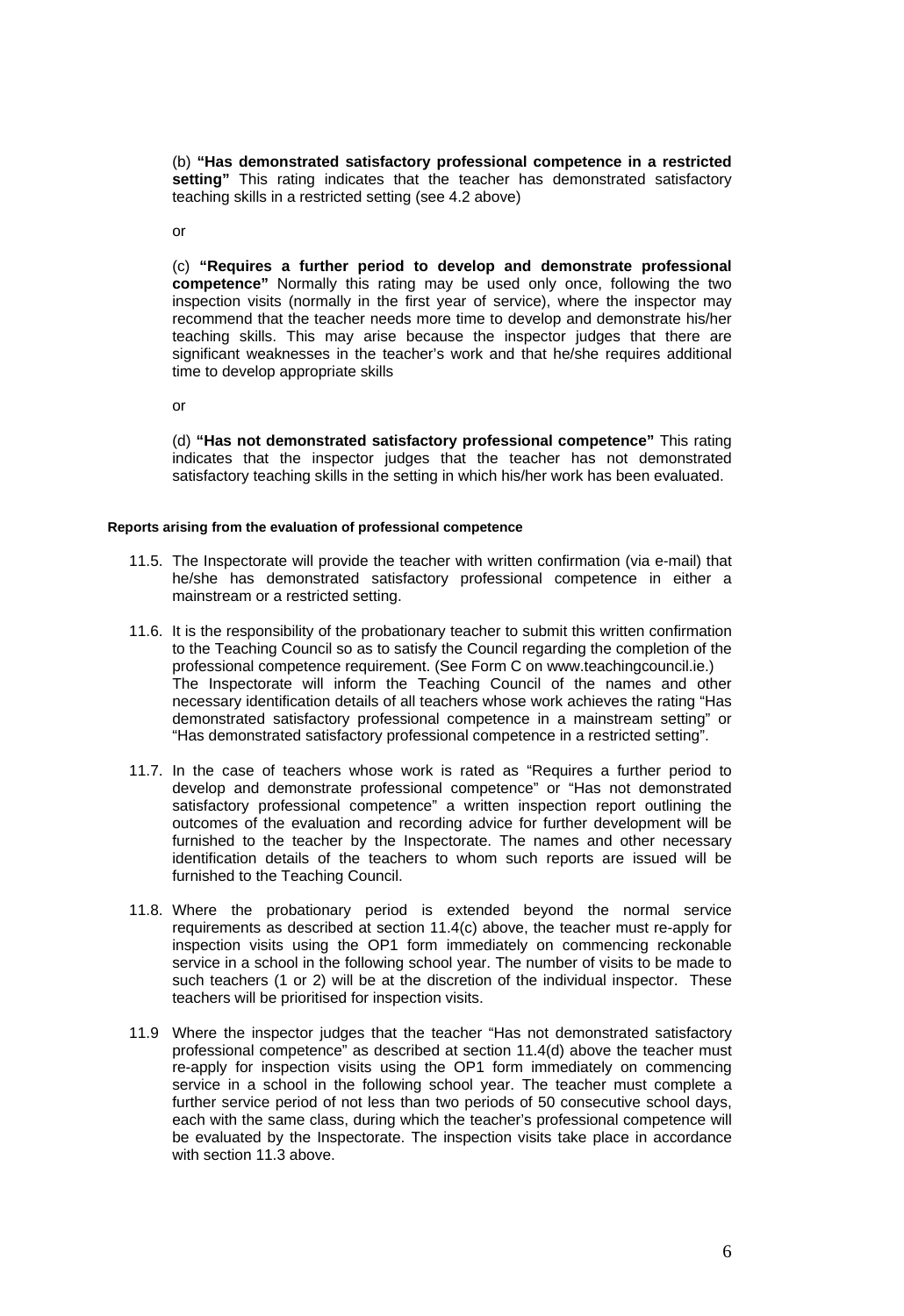- 11.10 As a written report is not furnished to the probationary teacher following the evaluation of his/her professional competence, copies of inspection reports under previous probationary arrangements or written confirmation of professional competence or inspection reports under current probationary arrangements may not be among the supporting documentation requested when applications are invited for teaching posts in recognised schools. Appendix D of Boards of Management of National Schools: Constitution of Boards and Rules of Procedure is hereby amended.
- 11.11. A teacher may seek a review of an inspection in line with Procedures for Review of Inspections on Schools and Teachers under Section 13(9) of the Education Act (1998).

### **12. Completion of probationary process**

- 12.1. The completion of probation is subject to both service and professional competence requirements. The teacher must satisfy the Teaching Council as to his/her fulfilment of both requirements and decisions regarding the teacher's registration are a matter for the Council. The probationary period ends when the Teaching Council is satisfied that both the service requirement and the professional competence requirement are fully met. The Council will provide confirmation to the teacher regarding his/her conditional or full registration as a teacher.
- 12. 2. Failure to complete satisfactorily and within the stipulated time limit the conditions attached to registration by the Teaching Council may result in the registration of the teacher lapsing and this may have implications for his/her eligibility for employment in a school.

#### **13. Teachers moving from restricted to mainstream settings**

- 13.1. Teachers who have demonstrated satisfactory professional competence in a restricted setting and who are eligible to work in mainstream classroom settings are obliged to demonstrate their professional competence in such settings within two years of taking up a position in a mainstream classroom.
- 13.2. When a teacher who has been probated in a restricted setting takes up a post in a mainstream classroom, the teacher must advise the Teaching Council in writing of the date on which he/she has taken up this post so that the Council may allow an appropriate two year period during which this condition must be satisfied. Such teachers should make an application for a supplementary inspection visit using OP1 form when they have taken up a position in a mainstream setting for at least 50 consecutive days. The Inspectorate will carry out the supplementary inspection of the work of teachers in this category, normally as a result of a single unannounced visit, and will concentrate on any professional skills that may not have been evaluated in the restricted setting. The Inspectorate will inform the teacher and the Teaching Council of the outcome in accordance with the ratings outlined at 11.4 (a), (c) or (d) above.
- 13.3 Teachers registered under Regulation 2 of the Teaching Council [Registration] Regulations 2009 who satisfactorily complete the professional competence requirement in a combination of mainstream and restricted settings, will be deemed fully probated and will not require supplementary visits.

# **PART D: OTHER CHANGES TO PROBATIONARY PROCESS FOR REGISTRATION PURPOSES**

**14. Irish language requirement and assessment of competence to teach Irish**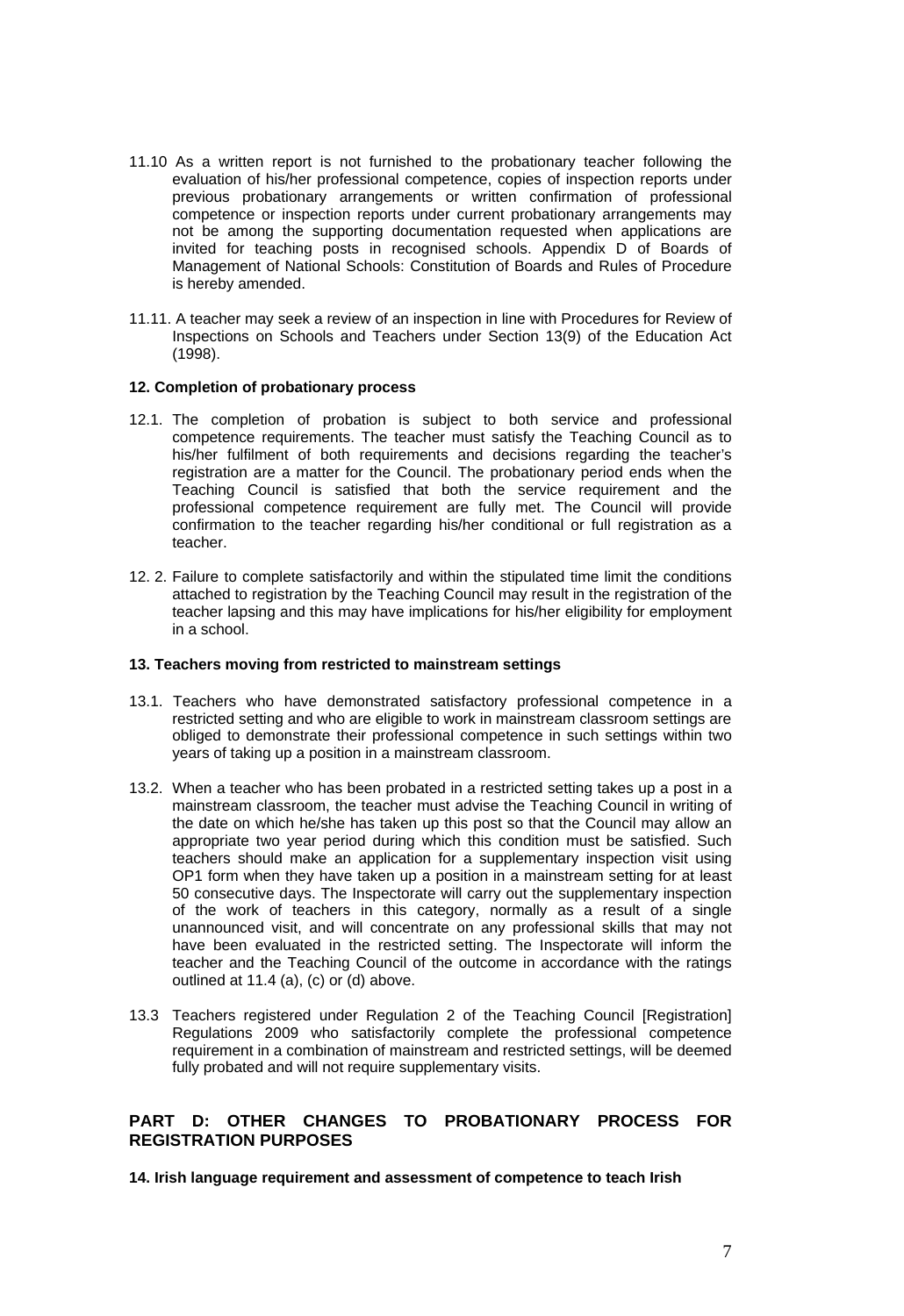- 14.1. It is a condition of registration under Regulation 2 (Primary) of the Teaching Council [Registration] Regulations 2009 that the teacher satisfies the Irish language requirement of the Teaching Council. Teachers who need to satisfy the Teaching Council that they are competent to teach the Irish language (such as those who completed their initial teacher education outside the State) do so by means of completing an aptitude test or an adaptation period, both of which test the teacher's ability to teach the Irish language in classroom settings. Full details are available on www.ilrweb.ie
- 14.2. Prior to 1 September 2010, teachers who completed the Scrúdú le haghaidh Cáilíochta sa Ghaeilge (SCG) or the Oiriúnú le haghaidh Cáilíochta sa Ghaeilge (OCG) were required to demonstrate their professional competence in the teaching of Irish in a classroom setting. These teachers had to receive a satisfactory additional inspection report on their competence in the teaching of Irish (a Ráiteas) within two years of taking up a mainstream position. However, given that teachers' ability to teach Irish in a classroom setting is now tested as part of the assessment procedure for both the aptitude test and the adaptation period, the need for the additional inspection report (Ráiteas) no longer exists and the practice has been discontinued since 1 September 2010. In order to complete the SCG/OCG, all teachers will be required to provide proof to the SCG/OCG coordinator in Coláiste Mhuire Marino of three weeks attendance at a Gaeltacht recognised by the Department of Education and Skills.

#### **15. Teacher education qualifications obtained in European Union (EU)/European Economic Area (EEA) countries**

- 15.1. In accordance with the European Council Directives on Mutual Recognition of Professional Qualifications, which were transposed into law by the Recognition of Professional Qualifications (Directive 2005/36/EC) Regulations 2008 (S.I. No.139 of 2008), persons who are recognised for the purposes of teaching in one EU member state are entitled to have those qualifications recognised in all other member states. Such recognition may be granted subject to conditions, pending the making good of any shortfalls identified. The Teaching Council is the competent/designated authority in Ireland for assessing applications to ensure that they meet the qualifications criteria set out in the relevant Teaching Council regulations. In general, teachers must satisfy all other conditions set by the Teaching Council before addressing any probationary conditions required by the Council. Further details on the implications of the above Directive for Teacher Registration and Qualifications are set out in Circular 0031/2010.
- 15.2. Applications for registration with the Teaching Council should include evidence of satisfactory completion of formal probation/induction processes undertaken in another jurisdiction where this has occurred. It is a matter for the Teaching Council to determine if the evidence provided is sufficient to warrant exemption from the probationary requirement in Ireland.
- 15.3. The Teaching Council issued a notice on 19 May 2010 informing persons who intended to commence a teacher education qualification in another EU/EEA member state from 1 January 2011 onwards that they must also complete any period of post-qualification professional practice (for example, NQT or induction year) and be fully recognised/registered under the terms of Directive 2005/36/EC by the designated authority of that member state prior to seeking registration with the Teaching Council in Ireland. This notice from the Teaching Council does not change arrangements for persons who have commenced a teaching qualification outside of Ireland prior to 31 December 2010.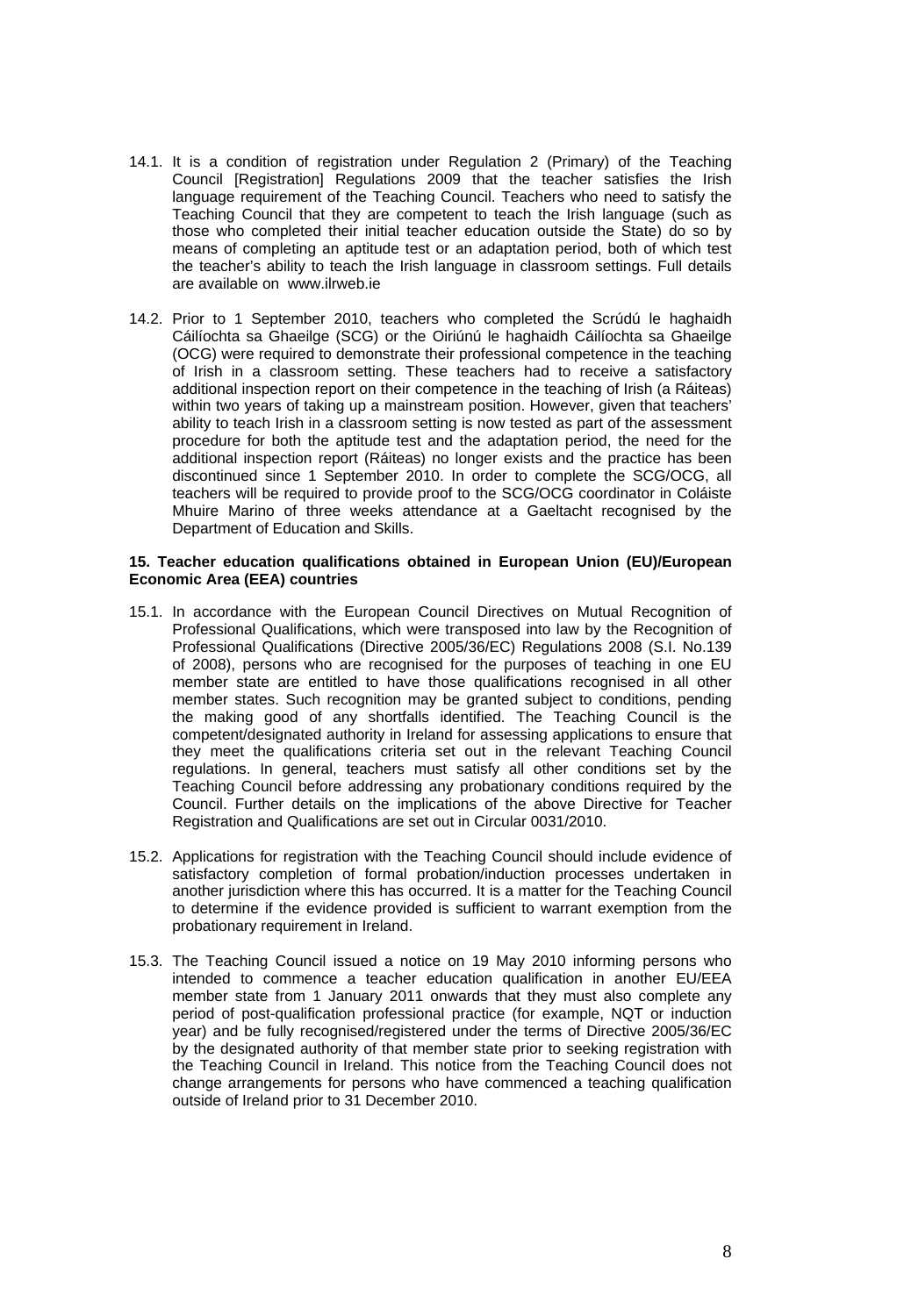# **FURTHER INFORMATION Department of Education and Skills**

| Queries regarding:<br>Registration of teachers<br>Making an application for registration as a teacher<br>Full registration and conditional registration as a<br>teacher<br>Fulfilling the service and professional<br>$\bullet$<br>requirements<br>Eligibility for exemption from probationary<br>٠<br>requirements as a result of satisfactory<br>completion of formal processes of probation<br>and/or induction abroad<br>Statements of professional standing for the<br>purpose of seeking employment abroad | <b>Contact:</b><br>The Teaching Council<br><b>Block A</b><br><b>Maynooth Business Campus</b><br>Maynooth<br>Co Kildare<br>Phone: 01-651 7900<br>Email: info@teachingcouncil.ie<br>Web: www.teachingcouncil.ie                                                                                    |
|------------------------------------------------------------------------------------------------------------------------------------------------------------------------------------------------------------------------------------------------------------------------------------------------------------------------------------------------------------------------------------------------------------------------------------------------------------------------------------------------------------------|--------------------------------------------------------------------------------------------------------------------------------------------------------------------------------------------------------------------------------------------------------------------------------------------------|
| Queries regarding:<br>Induction programme                                                                                                                                                                                                                                                                                                                                                                                                                                                                        | <b>Contact:</b><br>National Induction Programme Office<br>The Gate Lodge<br><b>St Patrick's College</b><br>Drumcondra<br>Dublin 9<br>Phone: 01 884 2257<br>Web: www.teacherinduction.ie<br>Co-ordinator: Mary Burke<br>Email: mary.burke@spd.dcu.ie<br>Phone: 01 884 2288<br>Mobile: 086 8130997 |
| <b>Queries regarding:</b><br>Probationary requirements for primary teachers<br>Applying for inspection visits for evaluation of<br>$\bullet$<br>professional competence<br>Inspection visits for professional competence<br>$\bullet$                                                                                                                                                                                                                                                                            | <b>Contact:</b><br><b>Probationary Teachers Desk</b><br><b>Limerick Education Centre</b><br><b>Marshal House</b><br>Dooradoyle Road<br>Limerick<br>Web: www.lec.ie<br>Email: probation@lec.ie<br>Phone: 061-585060 ext 4                                                                         |

**August 2011**